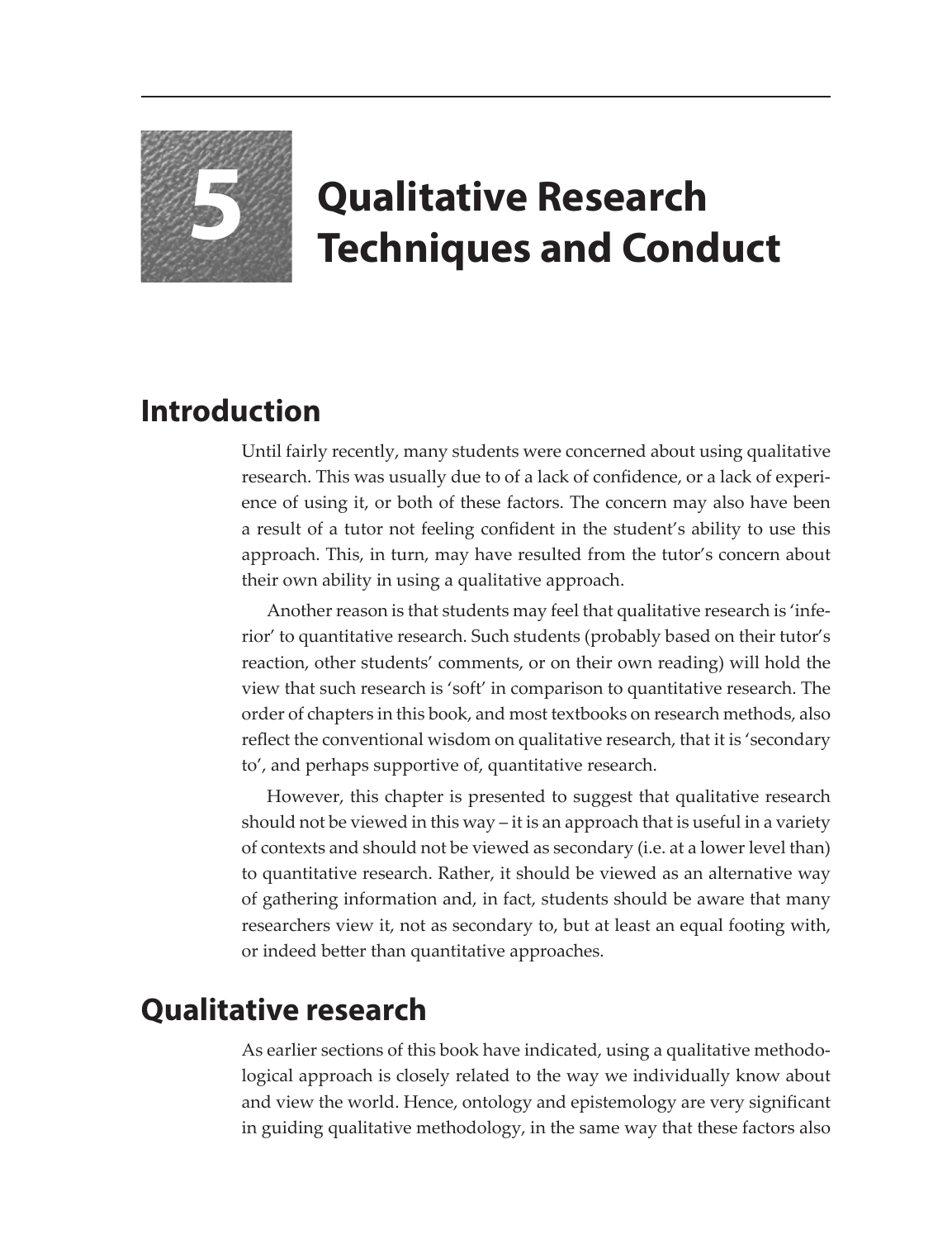guide the use of a quantitative approach. If your research is underpinned by the idea that all individuals view the world differently, but that these views each have value and by comparing these views you are gaining understanding about an issue or topic, then a qualitative approach will be appropriate.

Also, if there is little apparently known about your specific chosen topic (i.e. there is a lack of literature on the subject), there is unlikely to be much in the way of theory to apply to your research topic. Your research is therefore likely to be, as we have discussed previously, inductive rather than deductive. This means you do not start your research by applying, or testing a theory, or a number of theories in the field, but instead collect data. What you have collected in the field can then be used by you to build up theory and then this can be compared with what may have actually been published on the topic, or a closely related research topic.

Research which is concerned primarily with the individual views or attitudes of respondents, stated in their own words, is suitable for a qualitative approach. If you are intending to gather responses which will be expressed, primarily, in words and these are the words chosen by your respondents, rather than by you as researcher, then a qualitative approach is appropriate. A very common way that students gain quite lengthy word-based answers, expressed by respondents in their own words, is via interviews. Therefore, interviews are generally regarded as a qualitative research technique.

For some students who are not that familiar with the philosophy of research, the division between qualitative and quantitative research may seem artificial any way. It may also be that some research techniques usually regarded as qualitative are 'common sense' to you. For example, using an interview is usually regarded as employing a qualitative technique. Interviews are also commonly used in a variety of media such as TV or radio, so you are likely to be familiar with interviews, even if you have not used this approach. However, you may have used an interview approach before, at a lower level that your current research, in an attempt to gain a detailed insight into a respondent's experience of, understanding of, or views on a topic. At the time you may not have been aware that you were using what is commonly regarded as a qualitative technique – this was just the advice of your tutor or teacher, or you had read an article where a researcher was involved in a similar study to yours, so followed their approach.

As noted previously, an important difference between qualitative and quantitative research, is that one tends to be deductive while the other tends to be inductive. What this means is that in quantitative research the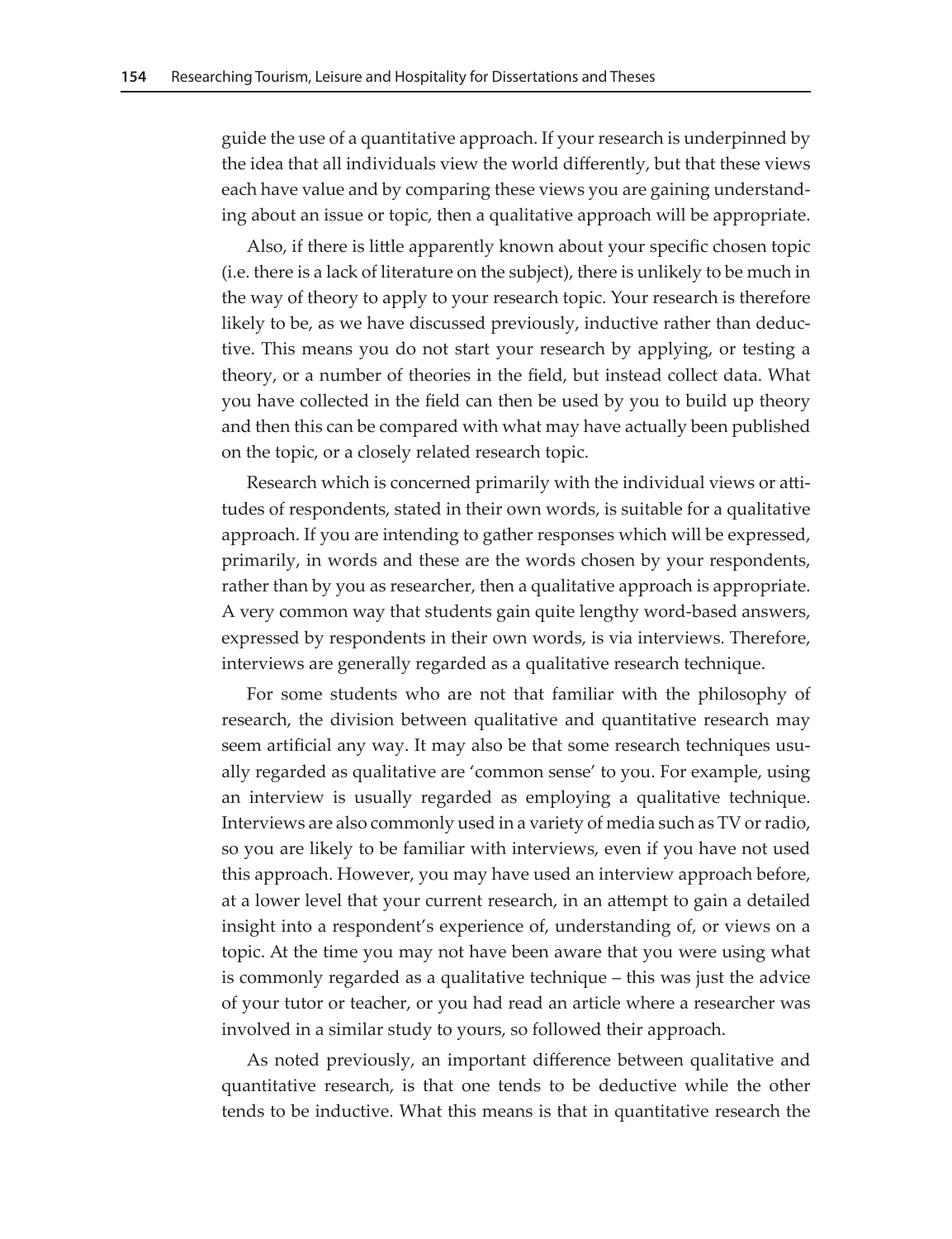person conducting the research is frequently making use of a well-known theory and probably applying it in a new situation, such as with different respondents or a different location. For example, the work of Agarwhal (1997) applies the theory of Butler (1980) on the Tourism Area Life Cycle (which has been discussed previously) to a particular location, Torbay in the UK. Agarwhal was able to apply Butler's theory and compare her results with what Butler indicates in his theory. This type of quantitative research may also enable the researcher to predict what might happen in the context of their research, based on what a particular theory indicates. In such circumstances, a researcher can make use of hypotheses – as we have seen previously these are statements that can be tested.

However, most qualitative research is not like this. Qualitative research, involving perhaps interviews or focus groups, is being used because it is not known or fully understood what will happen in the specific context. Usually this means that little or no research has been conducted in relation to the topic. Or it could be a researcher is examining an old topic, but from a new, unusual perspective. In this case, the researcher does not want to prejudice the research process by asking questions in the way that they have been asked before. If the researcher uses the same questions and the same technique, it is very likely that the results will be similar to those of others who have used these questions and this technique. Therefore, in a qualitative approach, questions are posed which may then help to contribute to the development of new theory, rather than being based on existing theory.

Although the two research philosophical approaches are often thought of as different and separate, a good deal of research in tourism involves both qualitative and quantitative approaches. It is often the case, in terms of a new research theme or the re-examining of an old topic from a new angle, that a researcher starts from a position of being as open-minded as possible. Therefore, it is likely to require a qualitative approach in this part of the research. However, a researcher may want to follow up relatively openended research, which has involved only a few respondents, who were asked relatively few questions but required to provide in-depth, detailed responses, with an approach in which more respondents are involved. Here respondents will each be asked more questions than in the initial qualitative phase of the research, but responses are more likely to be short answers and/ or closed-ended. This is, in fact, an approach taken by some PhD students in particular and is known as a mixed methods approach – this approach is discussed in more detail in the next chapter. It has the advantage of allowing comparison between the techniques at different stages of the research